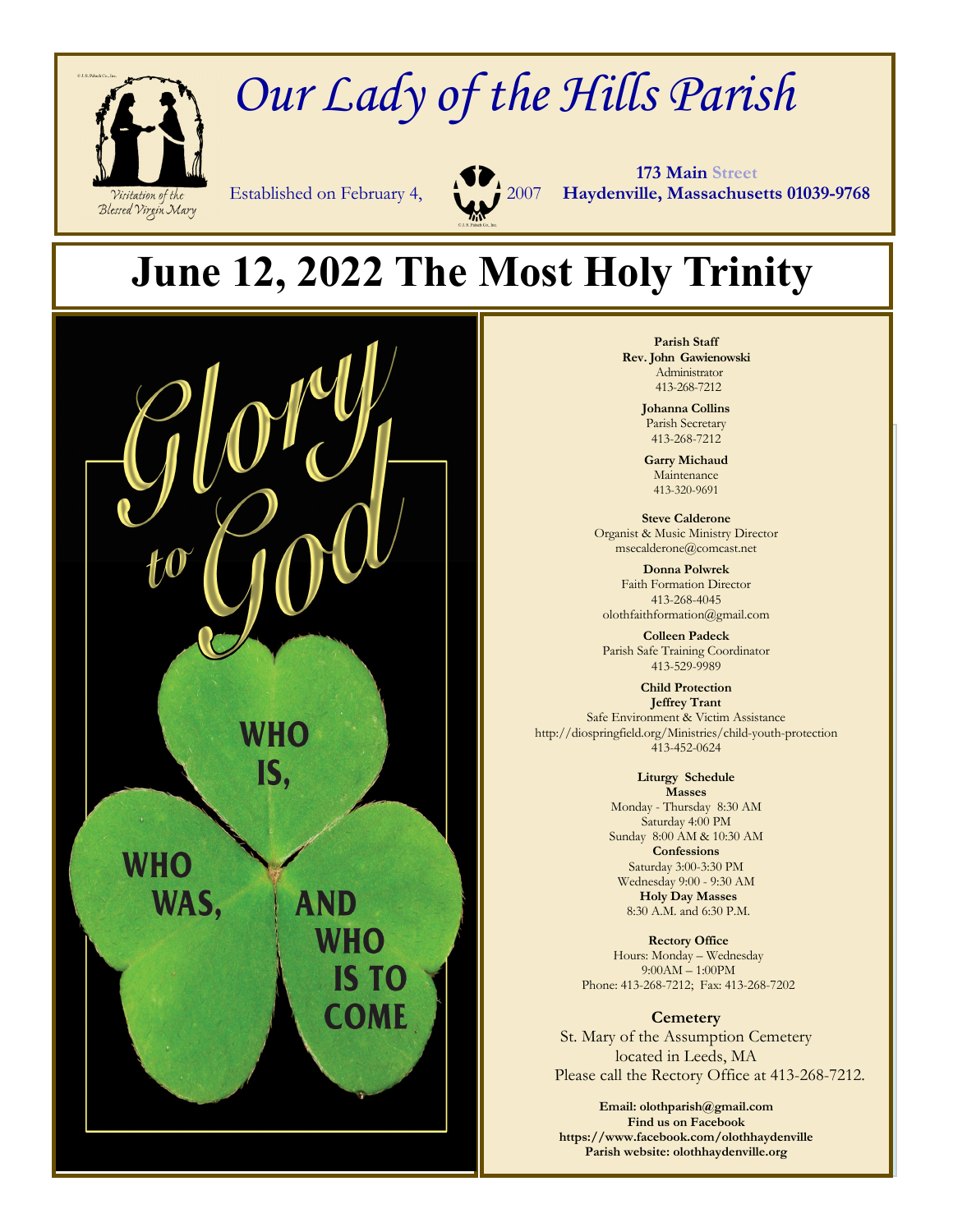| Mass Intentions for the Week of June 11 - June 19<br>4:00PM +Bill Ames 23rd Anniversary from Bev Thomas<br>June<br>11<br><b>Saturday</b><br><b>Sunday</b><br>June<br>12<br>8:00AM + Albert & Simone Lamontagne from the family<br>10:30AM + Eric Bouley from Bob & Mary Lee Grout<br><b>Sunday</b><br>June<br>12<br><b>Monday</b><br>13<br>June<br>8:30AM<br>14<br><b>Tuesday</b><br>June<br>8:30AM + Living and Deceased Parishioners<br>Wednesday<br>15<br>June<br>8:30AM +Souls in purgatory<br>Thursday<br>June<br>15<br>8:30AM<br>18<br><b>Saturday</b><br>4:00 PM +Griffin Joseph Kennedy from Eleanor Hebert & family<br>June<br><b>Sunday</b><br>June<br>19<br>8:00AM<br>19<br>10:30AM + Conrad, Ernest & Conrad, Jr Happy Father's day Love, Claire, David &<br>Sunday<br>June<br><b>The DesRochers family</b> |                                                                                                                                                                                                                                                                                                                                                                                                                                                                                                                                |
|-------------------------------------------------------------------------------------------------------------------------------------------------------------------------------------------------------------------------------------------------------------------------------------------------------------------------------------------------------------------------------------------------------------------------------------------------------------------------------------------------------------------------------------------------------------------------------------------------------------------------------------------------------------------------------------------------------------------------------------------------------------------------------------------------------------------------|--------------------------------------------------------------------------------------------------------------------------------------------------------------------------------------------------------------------------------------------------------------------------------------------------------------------------------------------------------------------------------------------------------------------------------------------------------------------------------------------------------------------------------|
| <b>TODAY'S READINGS</b><br>First Reading — Before anything was created, the wis-                                                                                                                                                                                                                                                                                                                                                                                                                                                                                                                                                                                                                                                                                                                                        | <b>LITURGICAL SCHEDULE</b>                                                                                                                                                                                                                                                                                                                                                                                                                                                                                                     |
| dom of God was brought forth (Proverbs 8:22-31).<br>Psalm — O Lord, our God, how wonderful your name in<br>all the earth! (Psalm 8).<br>Second Reading — God's love has been poured out into<br>our hearts through the Holy Spirit that has been given to<br>us (Romans $5:1-5$ ).<br>Gospel — Everything that the Father has is mine; the<br>Spirit will take from what is mine and declare it to you<br>(John 16:12-15).<br><b>SAINTS AND SPECIAL OBSERVANCES</b><br><b>Sunday:</b> The Most Holy Trinity<br>Monday: Eleventh Week in Ordinary Time;<br>St. Anthony of Padua<br>Tuesday: Flag Day<br>Saturday: Blessed Virgin Mary                                                                                                                                                                                    | June 18<br>4PM - Lector - Dick Bart<br>Euch. Minister - Carol Demerski<br><b>Altar Server - Chris Connell</b><br>Greeters - Carol Monaghan & Dolores Auclair<br><b>June - 19</b><br><b>Body and Blood of Christ</b><br>8AM - Lector - Brian Barry<br>Euch. Minister - Russell Laroche<br>Altar Servers - Clara & Isabella Rondina<br>Greeters – Lois Bazluke & Carol Demerski<br>10:30AM - Lector - Anthony Giardina<br>Euch. Minister - Nancy Wood<br>Altar Server - Help Needed<br>Greeters - Mary Murphy & Joan Gruszkowski |
| Adoration will be held on Monday June 13, 2022<br>$1:00 - 3:00 \text{ PM}$<br><b>Benediction about 2:50 PM</b>                                                                                                                                                                                                                                                                                                                                                                                                                                                                                                                                                                                                                                                                                                          | <b>Weekly Calendar June 13-June - 19</b><br>Monday - 6PM Finance Commitee<br>Monday - 1-3 PM Adoration<br>Thursday - 1:00 PM Rosary<br>Saturday - Building and Grounds after 4 PM Mass<br>Sunday -                                                                                                                                                                                                                                                                                                                             |
|                                                                                                                                                                                                                                                                                                                                                                                                                                                                                                                                                                                                                                                                                                                                                                                                                         | Musical road trip Mamma Mia                                                                                                                                                                                                                                                                                                                                                                                                                                                                                                    |
| <b>SAVE THE DATE</b><br><b>Annual Summer Picnic</b><br>July 23, 2022 12:00 -3:00 PM<br>at Camp Holy Cross                                                                                                                                                                                                                                                                                                                                                                                                                                                                                                                                                                                                                                                                                                               | The social committee wants to gage interest in attending a<br>performance of the musical Mamma Mia at the Majestic<br>Theatre in West Springfield on Sunday September 11, 2:00<br>PM. If interested call Ellen Rocket 413 - 584 - 7560. If<br>there is sufficient interest we will investigate group rate<br>and transportation.                                                                                                                                                                                               |
| Please see sign up sheet in rear of church for anyone<br>interested in going.<br>'hurch<br>cnic                                                                                                                                                                                                                                                                                                                                                                                                                                                                                                                                                                                                                                                                                                                         | <b>WEEKLY COLLECTION</b><br>Weekly Goal \$3,500<br>June 5 \$4,940<br>Thank you for your support.                                                                                                                                                                                                                                                                                                                                                                                                                               |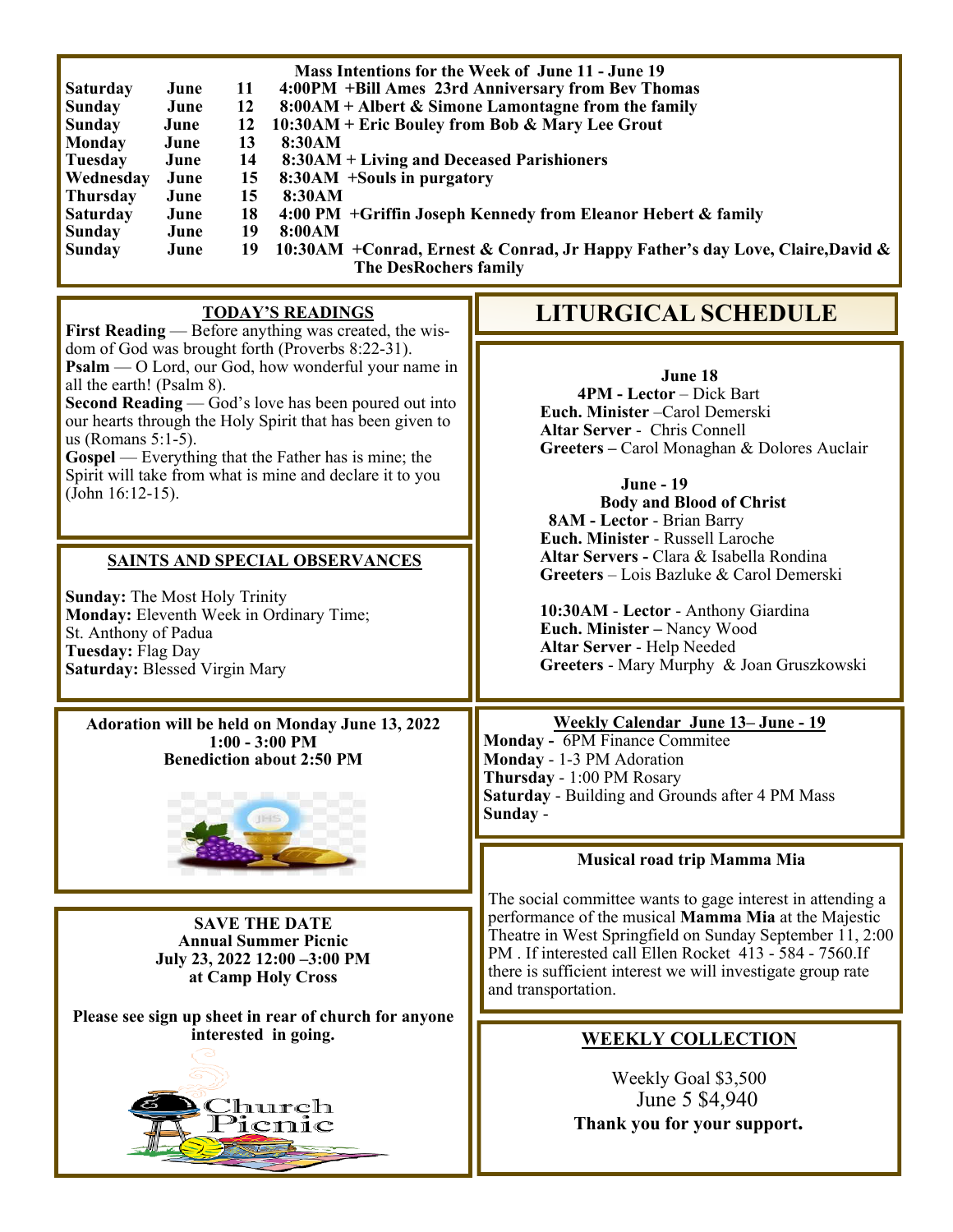| YEAR OF THE EUCHARIST                                                                                                                                                                                                                                                                              | <b>PRAYER MINISTRY</b>                                                                                                                                                                                                                                                                                                                              |
|----------------------------------------------------------------------------------------------------------------------------------------------------------------------------------------------------------------------------------------------------------------------------------------------------|-----------------------------------------------------------------------------------------------------------------------------------------------------------------------------------------------------------------------------------------------------------------------------------------------------------------------------------------------------|
| "One of the most admirable effects of Holy Commun-<br>ion is to preserve the soul from sin, and to help those<br>who fall through weakness to rise again." - St. Ignatius<br>of Loyola                                                                                                             | <b>RECITATION OF THE ROSARY</b><br>The residents of Highview Nursing Home, in Leeds,<br>are asking for volunteers to lead them in the recitation<br>of the rosary for approximately one hour, once or<br>twice a month.<br>The day: Tuesday, Wednesday or Thursday<br>The time: $10:00 - 11:30$ a.m. mornings, or $2:00 - 4:00$<br>p.m. afternoons. |
| For more information and<br>videos check out the<br>website: www.yearoftheeucharist.net                                                                                                                                                                                                            | If interested in this Ministry, please contact Eleanor<br>Hebert at 413-268-7925 or call the Rectory at 413-268-<br>7212. Thank you.                                                                                                                                                                                                                |
| <b>PATIENCE</b>                                                                                                                                                                                                                                                                                    |                                                                                                                                                                                                                                                                                                                                                     |
| Patience and the passage of time do more than                                                                                                                                                                                                                                                      | <b>Sisters of the Visitation present</b>                                                                                                                                                                                                                                                                                                            |
| strength and fury.<br>-Jean de la Fontaine                                                                                                                                                                                                                                                         | 13 Day France Pilgrimage October 17 – 29, 2022                                                                                                                                                                                                                                                                                                      |
|                                                                                                                                                                                                                                                                                                    |                                                                                                                                                                                                                                                                                                                                                     |
| <b>Reflection question:</b><br>How do I profess my faith in the Trinity in my daily<br>life?                                                                                                                                                                                                       | Join Fr. Ryan Dela Pena on a French Pilgrimage to<br>honor and celebrate St. Margaret Mary<br>Alacoque V.H.M. and the Visitation Saints. We will<br>travel to Lisieux, Paris, Chambery, Annecy, and<br>Lourdes plus much more.                                                                                                                      |
|                                                                                                                                                                                                                                                                                                    | Price \$4,800.00 Double Occupancy- ALL INCLUSIVE<br>- Round trip airfare from JFK, taxes & fuel<br>surcharges, tips, deluxe motor coach transportation,<br>4*Hotel accommodations, breakfast & dinner daily.<br>Daily Masses. For more information, please contact<br>LeAnn Brand 1-833-910-1545 Toll Free                                          |
| <b>PRAYER OF THE WEEK</b>                                                                                                                                                                                                                                                                          | or LeAnn@lpjp.org. Visit www.lpjp to view the itiner-<br>ary and enroll online. Spaces Limited.                                                                                                                                                                                                                                                     |
| <b>The Most Holy Trinity</b><br>God our Father, who by sending into the world                                                                                                                                                                                                                      |                                                                                                                                                                                                                                                                                                                                                     |
| the Word of truth and the Spirit of sanctification                                                                                                                                                                                                                                                 |                                                                                                                                                                                                                                                                                                                                                     |
| made known to the human race your wondrous<br>mystery,                                                                                                                                                                                                                                             |                                                                                                                                                                                                                                                                                                                                                     |
| grant us, we pray, that in professing the true faith,<br>we may acknowledge the Trinity of eternal glory<br>and adore your Unity, powerful in majesty.<br>Through our Lord Jesus Christ, your Son,<br>who lives and reigns with you<br>in the unity of the Holy Spirit,<br>God, for ever and ever. | <b>Blessing of Motor Vehicles</b><br>The blessing will take place on the weekend of June<br>25th and 26th directly after Mass. Cars, truck, vans<br>motor cycles, RV's, bikes and skate boards can line up<br>in front of the barn after each Mass. Father John will<br>bless each one as you drive by.                                             |
|                                                                                                                                                                                                                                                                                                    |                                                                                                                                                                                                                                                                                                                                                     |

AN

F.

TRAIN

¥

**AUTOMOBILES** 

## **Church cleaner needed**

**One person for approximately 1.5 hours once every two months is needed. Duties include vacuuming, dusting, washing the windows on the doors, swiffering the wood floors and changing the holy water in the fonts. Anyone interested should contact the rectory 4132-268 -7212. Any help would be greatly appreciated.**